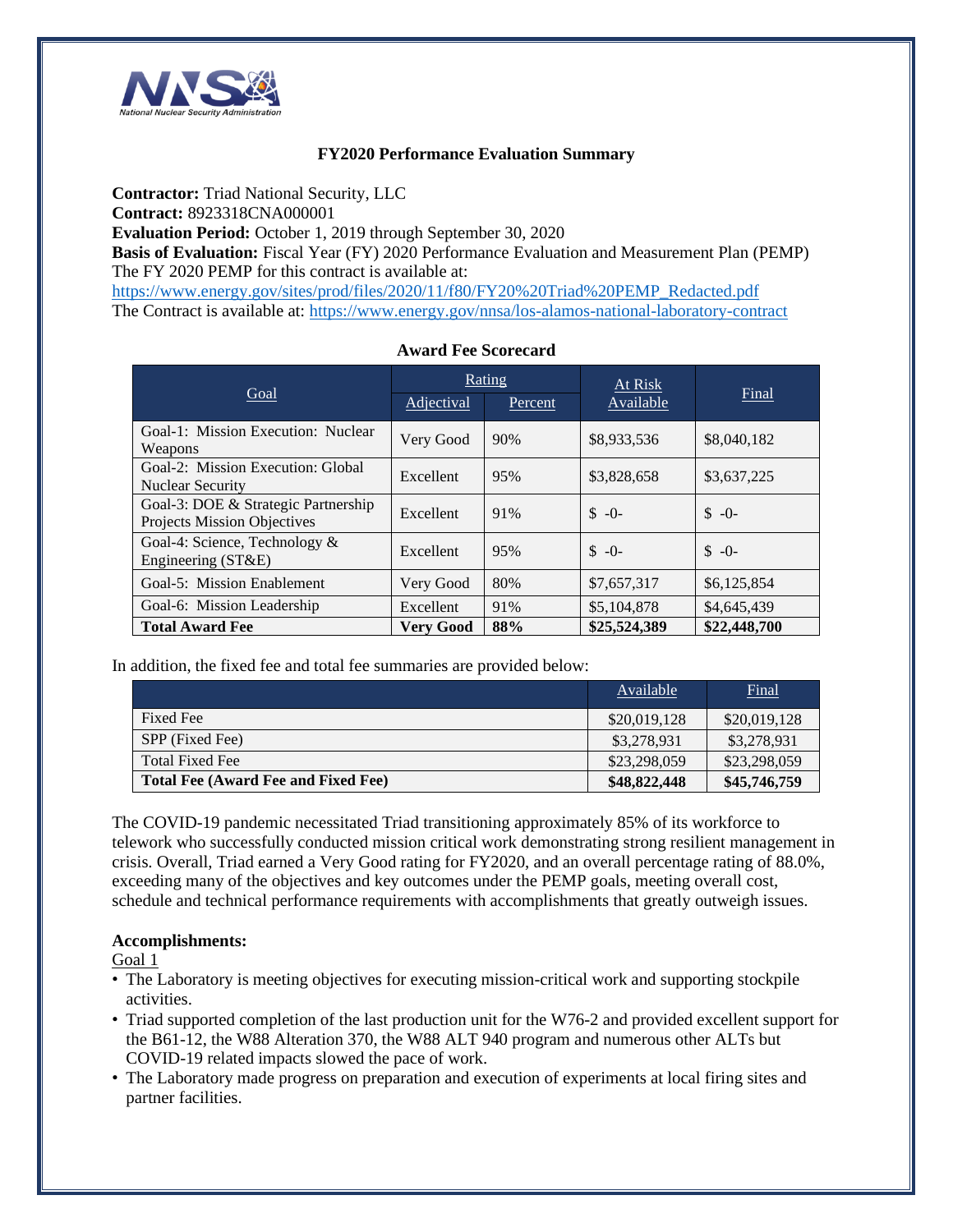- The Laboratory provided support to the Savannah River Site planning and design of its Plutonium Processing Facility.
- Triad exceeded planned deliverables for activities associated with the Material Recycle and Recovery program, including completing cleanout of Confinement Vessel Disposition 9 and relocation of CVD 10.

Goal 2

- Provided critical support to high profile missions to remove disused radioactive sources.
- Provided excellent support for remediation efforts in FY20 for the May 2019 release of cesium-137 in Seattle including drafting an exemplary safety plan to allow remediation to continue.
- Triad, in space-based nuclear detonation detection, is performing at a high level as the lab lead to integrate one operational and one experimental payload onto a DoD satellite.
- Triad adapted well to the pandemic; sustaining readiness and developing novel and creative alternatives for retaining proficiency and support for Nuclear Emergency Search Team (NEST) programs.
- Triad continued to provide strong technical support to the U.S. High Performance Research Reactor Project for domestic dvelopement of Mo99.
- Los Alamos was successful in converting, processing, packaging and analyzing 8 blend-lots of Pu as oxide from a nuclear device.
- Triad provided excellent technical and programmatic leadership of a diverse nuclear forensics venture team developing improved ways to gain information about a nuclear device.

#### Goal 3

- The Laboratory successfully performed high impact work of DOE and Strategic Partnership Projects, taking extraordinary actions to execute COVID-19 related projects and other mission-essential projects.
- The Laboratory exhibited noteworthy performance in their continued delivery of isotope products.
- The Laboratory successfully manufactured Two Pu Pucks in support of the Department of Homeland Security.
- Triad awarded and executed new high-impact projects in strategically significant areas.
- Triad successfully initiated and executed a formal risk review process for DOE/FCI programs,that provides the opportunity to self-critically and transparently identify and address programmatic risk and challenges.

Goal 4

- Triad exceeded expectations by enhancing technical workforce competencies, ensuring that research is transformative and relevant to national security missions.
- Laboratory scientists received a number of prestigious awards.
- Triad used historical data to discover parameters that better predict whether underground nuclear explosions will lead to late-time radioactive gas seepage and verification of nuclear test ban treaties.
- Triad leveraged innovative solutions to maintain a viable summer school program.
- Triad executed thirteen new Cooperative Research and Development Agreements or amendments.
- Triad added an additional Laboratory Directed Research and Development investment type that aligned with Laboratory priorities including COVID-19.

Goal 5

- Triad worked to de-inventory Transuranic waste containers from the site and increased shipping rates.
- Triad implemented a COVID-19 task force which ensured effective management of the pandemic.
- Triad made improvements in safety culture, conduct of operations systems, and safety basis.
- Triad performed significant work to re-establish the Wildland Fire Program.
- The Laboratory provided exemplary emergency response for legacy waste on DP Road, excellent removal and shipments of Type A quantity nuclear materials from Lovelace Biomedical Research Institute, and performed well on the Chemistry and Metallurgy Research Replacement project.
- Triad provided strong leadership and support for environmental compliance, with only minor issues.
- Triad delivered efficient and effective business operations and budget and financial performance.
- Triad provided exceptional support to the NSE Workforce Strategy Group with impactful initiatives.